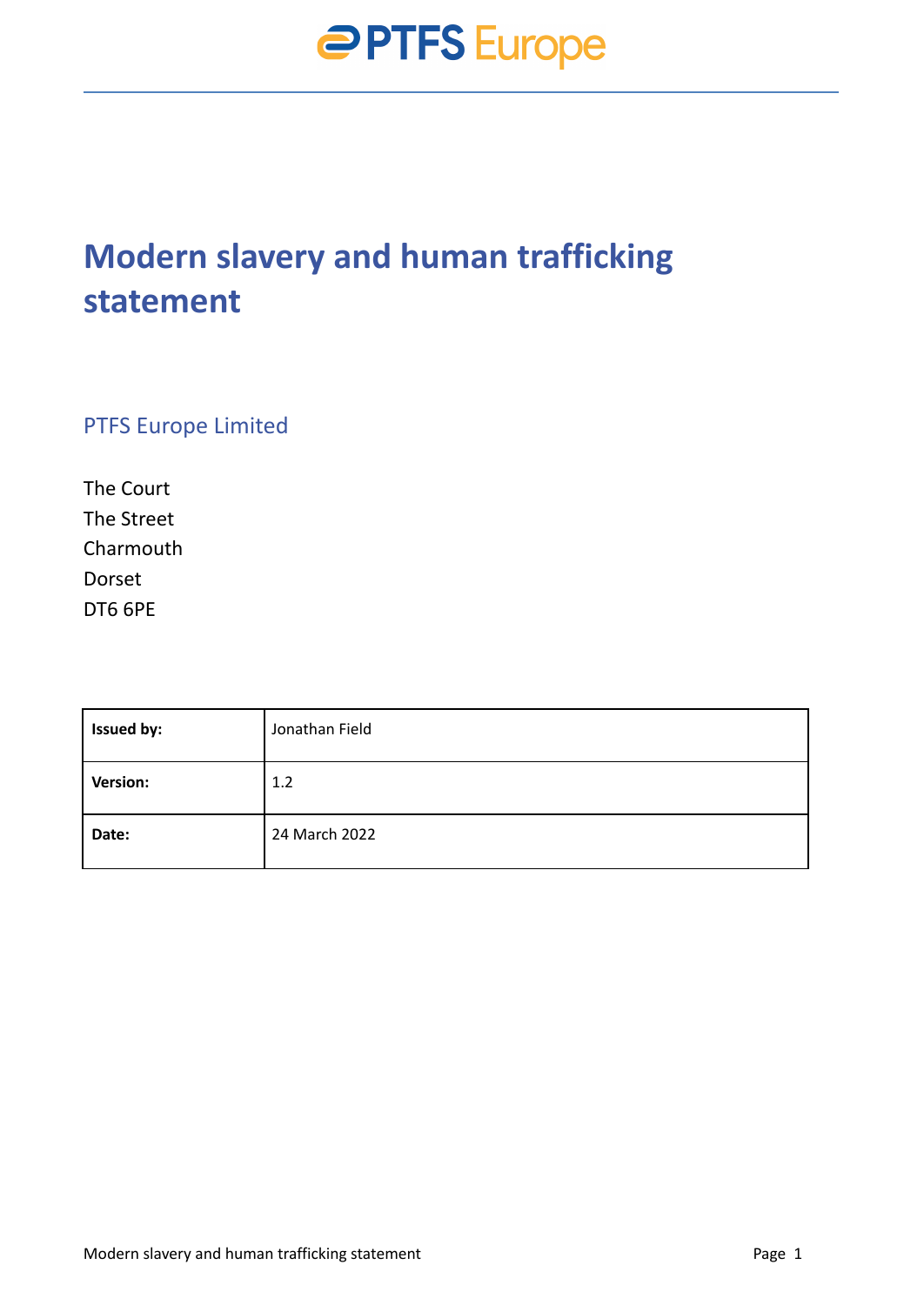# **PPTFS** Europe

#### **Policy Revision History**

It is important that this Modern slavery and human trafficking statement accurately reflects the current situation and business requirements at PTFS Europe. Updates must be provided to Jonathan Field.

| <b>Version</b> | Date Issued   | <b>Reason for Update</b>         |
|----------------|---------------|----------------------------------|
| 1.0            | 23 May 2018   | Initial draft                    |
| 1.1            | 09 April 2021 | Review and minor product changes |
| 1.2            | 24 March 2022 | Minor changes to staff numbers   |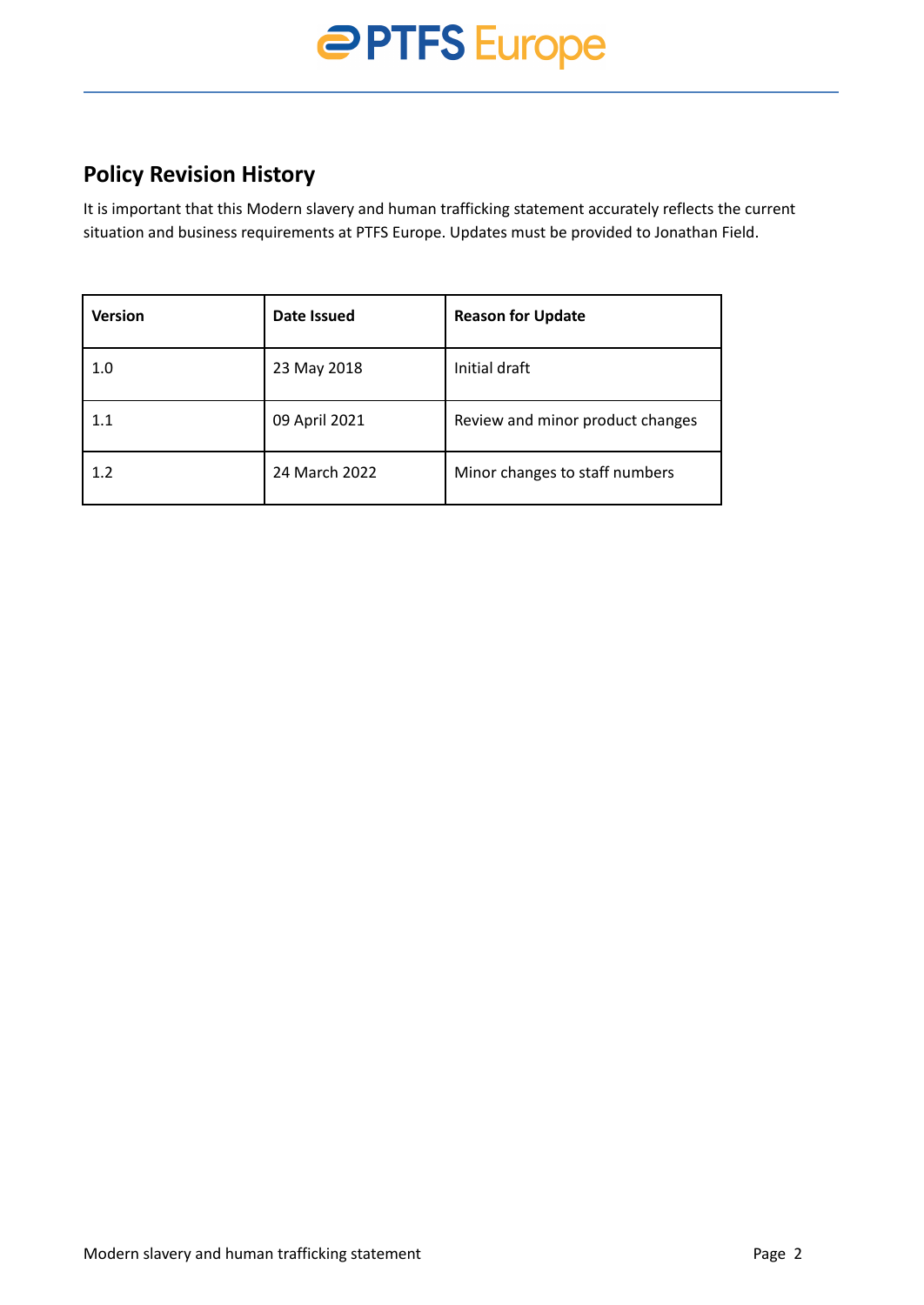# **PTFS** Europe

#### **Introduction**

Slavery and human trafficking remain a hidden blight on our global society. We all have a responsibly to be alert to the risks, however small, in our business and in the wider supply chain. Staff are expected to report concerns and management are expected to act upon them.

This statement is made pursuant to section 54 of the [Modern](https://www.gov.uk/government/collections/modern-slavery-bill) Slavery Act 2015. It constitutes PTFS Europe's slavery and human trafficking statement.

#### **Our organisation**

Established in 2007, PTFS Europe specialises in providing a range of products and services for the library market. These include the library management system Koha, RT: request tracker for enquiry management, Coral for electronic resource management, the FOLIO LSP, Aspen Discovery, DSpace digital repository and the Knowvation enterprise content management system.

An ISO27001 company, PTFS Europe provides the full range of services needed to implement, host and support these products.

We have 18 staff and over 130 customers, most of whom are based in the United Kingdom. Our staff are directly employed and are not in any category which is generally seen to be vulnerable to modern slavery in this country, so our focus is to ensure there are policies and procedures in place for our contractors and suppliers.

#### **Our supply chain**

PTFS Europe uses a range of suppliers to support its technical infrastructure and its library products.

We have suppliers in a range of sectors, including information technology, professional bodies, marketing, insurance, and telecommunications. In addition, we work with a small number of professionals and consultants. Our hosting partner makes up the majority of our supplier spend each year.

#### **Due diligence**

PTFS Europe carries out due diligence on suppliers as part of our initiative to identify and mitigate risk. This ensures that we only select suppliers who comply with our high standards and policies.

We will work closely with our suppliers to ensure that they have taken all reasonable measures to

- Comply with the Modern Slavery and Human Trafficking Act
- Operate and promote a Whistleblowing policy, providing an open, transparent and confidential opportunity for employees to raise any concerns where slavery or human trafficking might be suspected.

In turn, we aim to

- Identify and assess potential risk areas in our supply chains.
- Mitigate the risk of slavery and human trafficking occurring in our supply chains.
- Monitor potential risk areas in our supply chains.
- Protect whistleblowers.
- Investigate any reports of modern slavery practices.